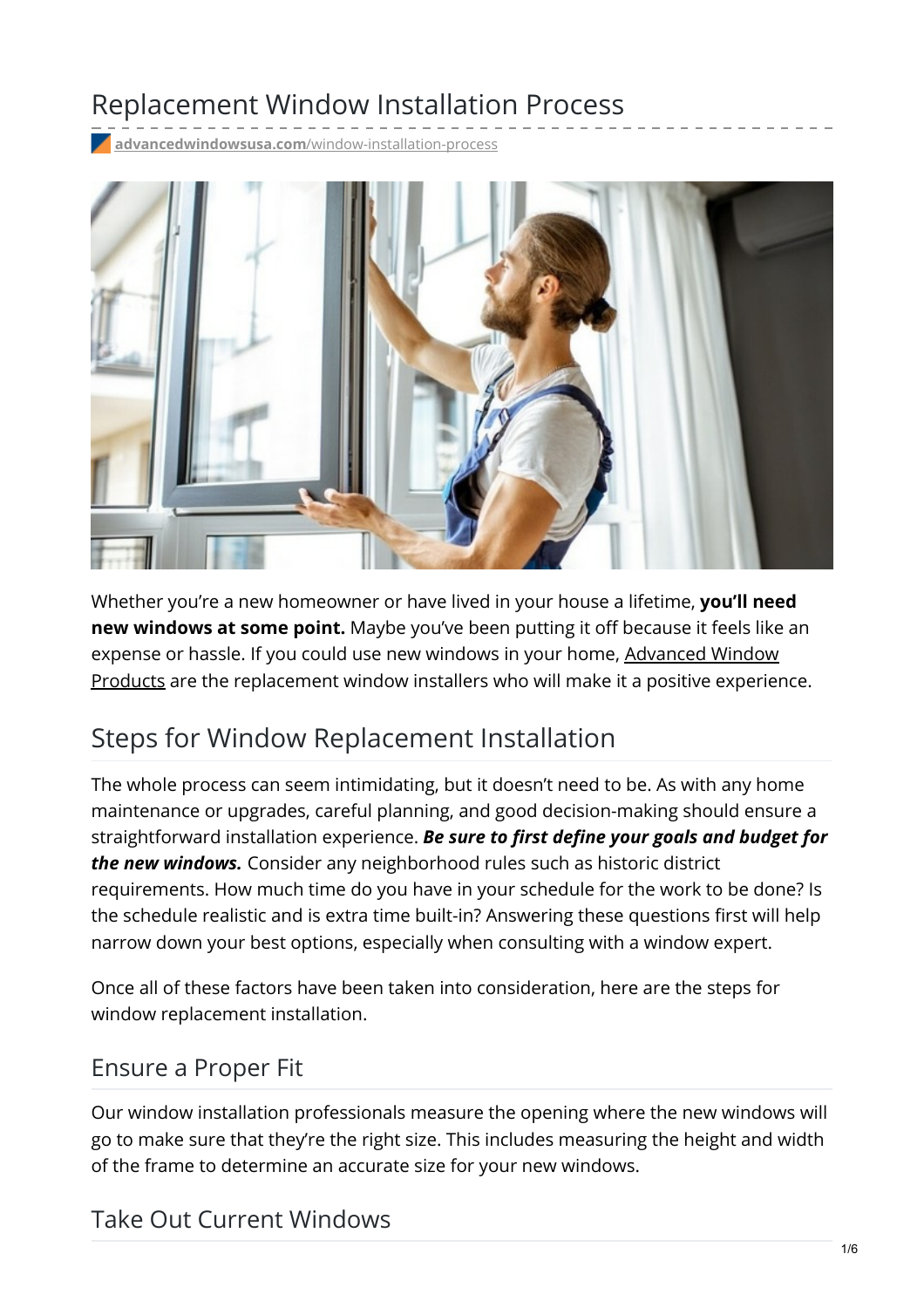The exact way to remove current windows for a window replacement depends on certain factors, which our experts take into consideration. For example, some windows might have screws in place that need to be taken out. Others might have sash springs or weights that will need to be taken out. Windows with stops need to have interior or exterior stops removed depending on where the installation is taking place. Outdoor installation requires removing exterior stops, while indoor installation requires removing interior stops. If there is any wood damage, our professionals will repair it before installing your new windows.

## Clean the Area and Apply Flashing

Our team will clean the area before putting your new windows in, such as removing any debris left behind from scraping paint along edges in order to remove the current windows. We then apply flashing tape to the entire sill area.

### Level the Sill

The sill needs to be level in order for new windows to open and close properly. If the sill is not level, our experts use shims to correct this. These shims are typically held in place firmly with flashing tape and screws.

### Caulk the Frame

Our professionals apply caulk along the top of the window frame and along the window sill and stops. This helps ensure that there are no gaps or openings around your new windows. We usually place the new windows in the frame first to get a better idea of where spaces or gaps might occur.

## Put the New Window in Place

Our team sets the new window in the frame and ensures that it rests firmly in place. We use shims, which should go inside screw holes in the frame, to hold the window in place. These shims are then secured in the frame with screws.

## Check for a Proper Fit

Our window replacement professionals make sure that the new window sashes are even within the frame. If the sashes are uneven, we can place shims at the meeting rails. Once the sashes are even, our experts open and close the window to make sure it works properly by opening and closing smoothly. New windows should not get stuck or slide up and down too easily or quickly.

### Insulate New Windows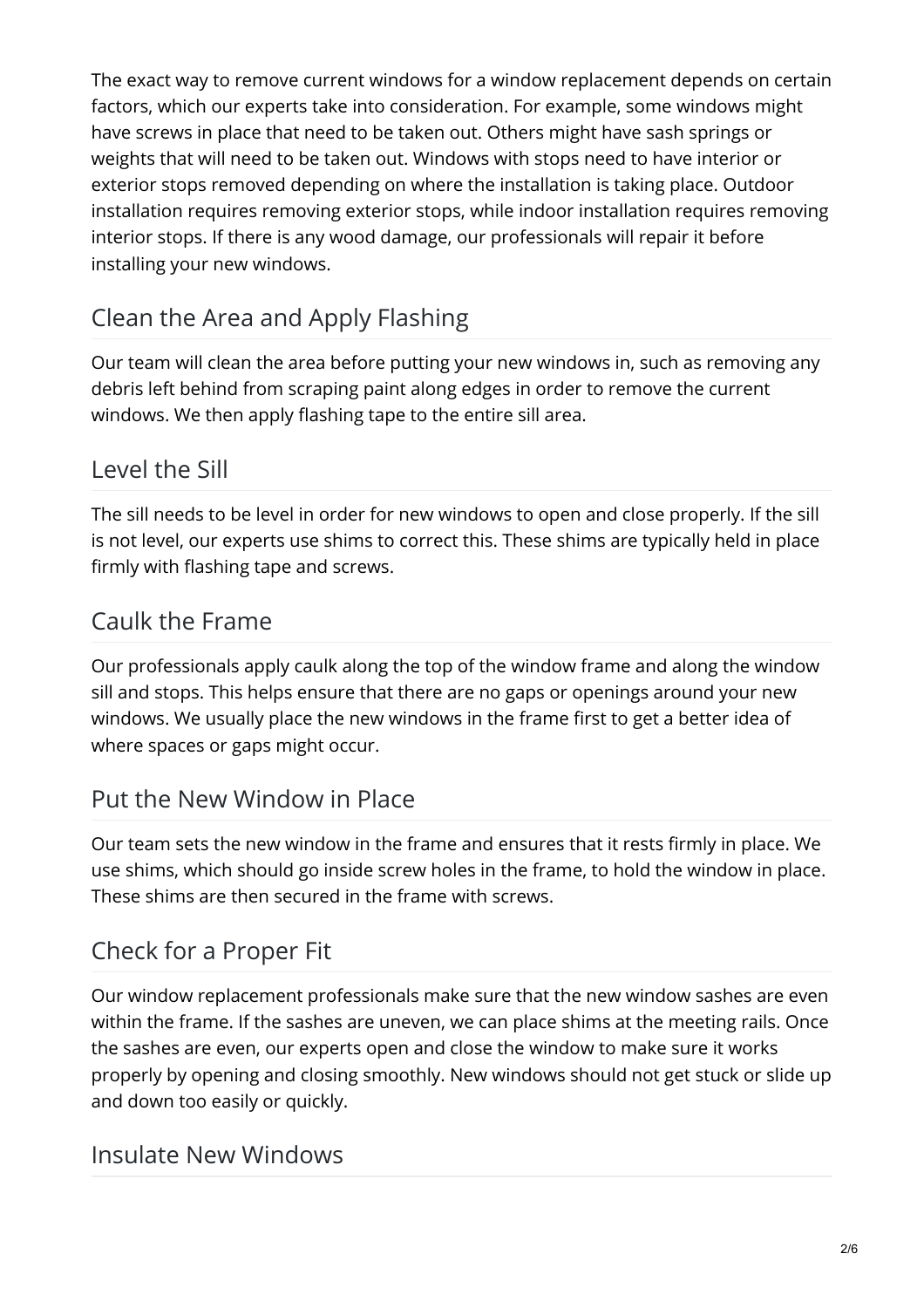New [windows](https://advancedwindowsusa.com/windows) might have exterior gaps that need to be filled in. This can be done using spray foam insulation, which helps prevent drafts from occurring and keeps indoor heat from escaping.

## Install the Sill Adapter and Trim

Our professionals cut the sill adapter to the right width, then drill holes in the bottom of it, so that it can be held in place. We typically use finish nails for installing the exterior trim, which runs along the edges of the window frame. The edges are then sealed using caulk. Our experts use caulk on the edges of the interior trim as well to seal up any openings or gaps.

*This entire process is critical because the most advanced windows won't help your house unless they are properly seated and fully sealed from outside air and moisture.* This can take a few hours per window.

## We're Pros Who Know Windows

With [Advanced](https://advancedwindowsusa.com/) Window Products, the entire experience is advanced, not just the windows. We offer colorful vinyl [options](https://advancedwindowsusa.com/vinyl-siding) for your exterior and subtle interior tones to suit your décor. Our *double [warranty](https://advancedwindowsusa.com/double-lifetime-warranty)* and transferable AWP warranty guarantees materials and installation for peace of mind. And no-interest [financing](https://advancedwindowsusa.com/home-improvement-financing) options and available Energy Star [rebates](https://advancedwindowsusa.com/rebates) make us your affordable window source. [Request](https://advancedwindowsusa.com/contact-us) a free bid on your window project or call us at 801-505-9622 to speak with the local experts. We're here for you and your windows.

#### Get FREE [Estimate!](tel:8015059622)

# When Should I Replace my Windows?

Maybe your house is newer and you believe windows are not an issue. Unfortunately, because of the builder profit motive, those *new windows might not insulate your rooms as well as they should.* If your home is newer ask:

- What is the U-value of the windows? Is it less than the Energy Star rating for your area?
- Is there a noticeable sensation of outdoor cold or heat near the window?
- Do the windows "feel" like they are low quality?

If you answered yes to any of these, window replacement could be beneficial. *An energy audit can help estimate your potential energy savings.* The sooner you have highquality windows installed, the sooner they start paying you back.

On the other hand, if you've lived in your home awhile, you might not notice window problems that have developed gradually. *Years of weather and wear will reduce the integrity of the windows.* Also, older windows can't give you the high level of comfort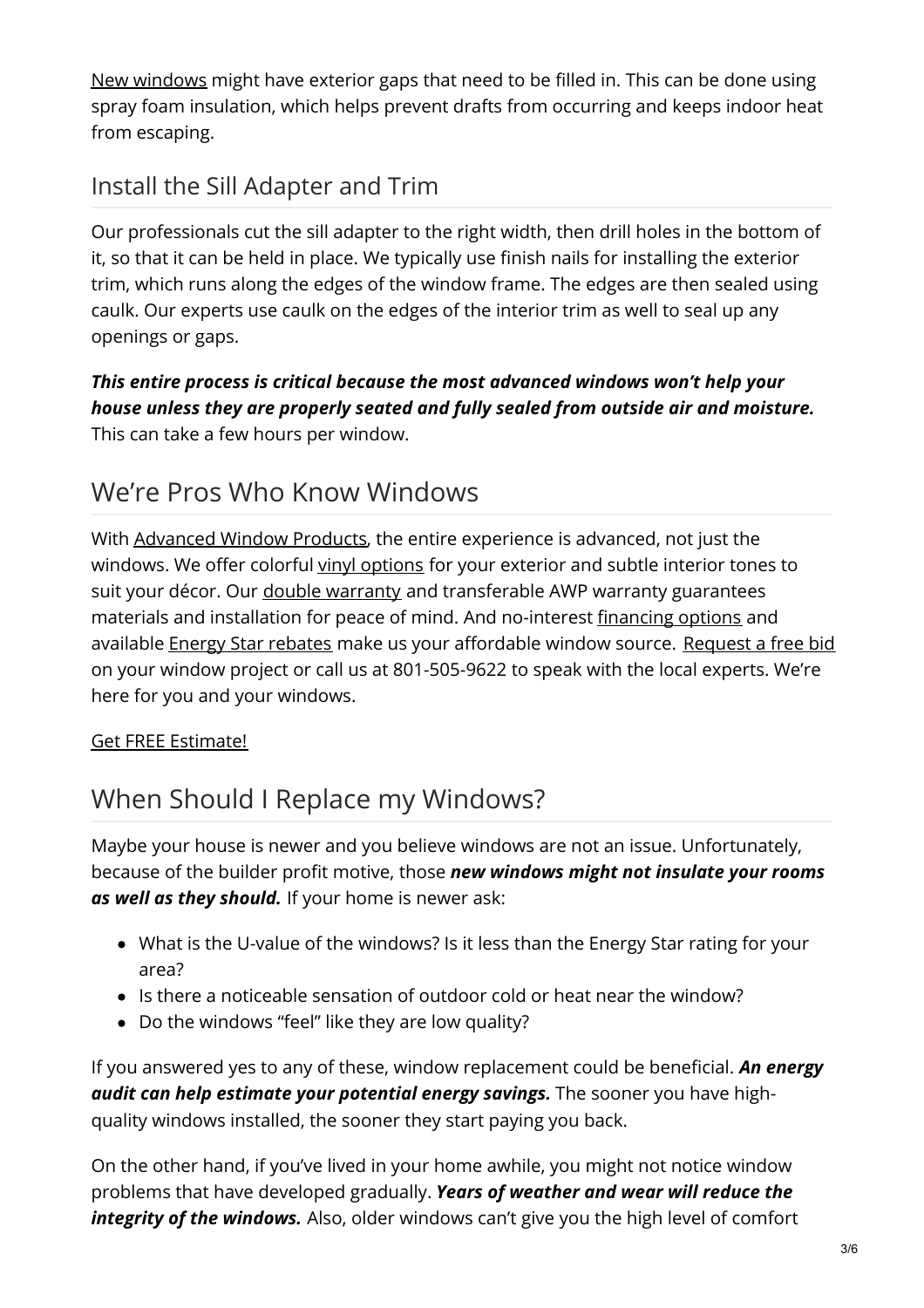and efficiency of modern units.

- Do you notice drafts or noise coming from the windows?
- Does the wood or vinyl appear worn, dry or cracked?
- Are the windows single pane or do they lack film?
- Are they difficult to operate or just look "tired"?

#### *Answering yes to any of these could mean you haven't even noticed how drafty, noisy or uncomfortable your windows have become.*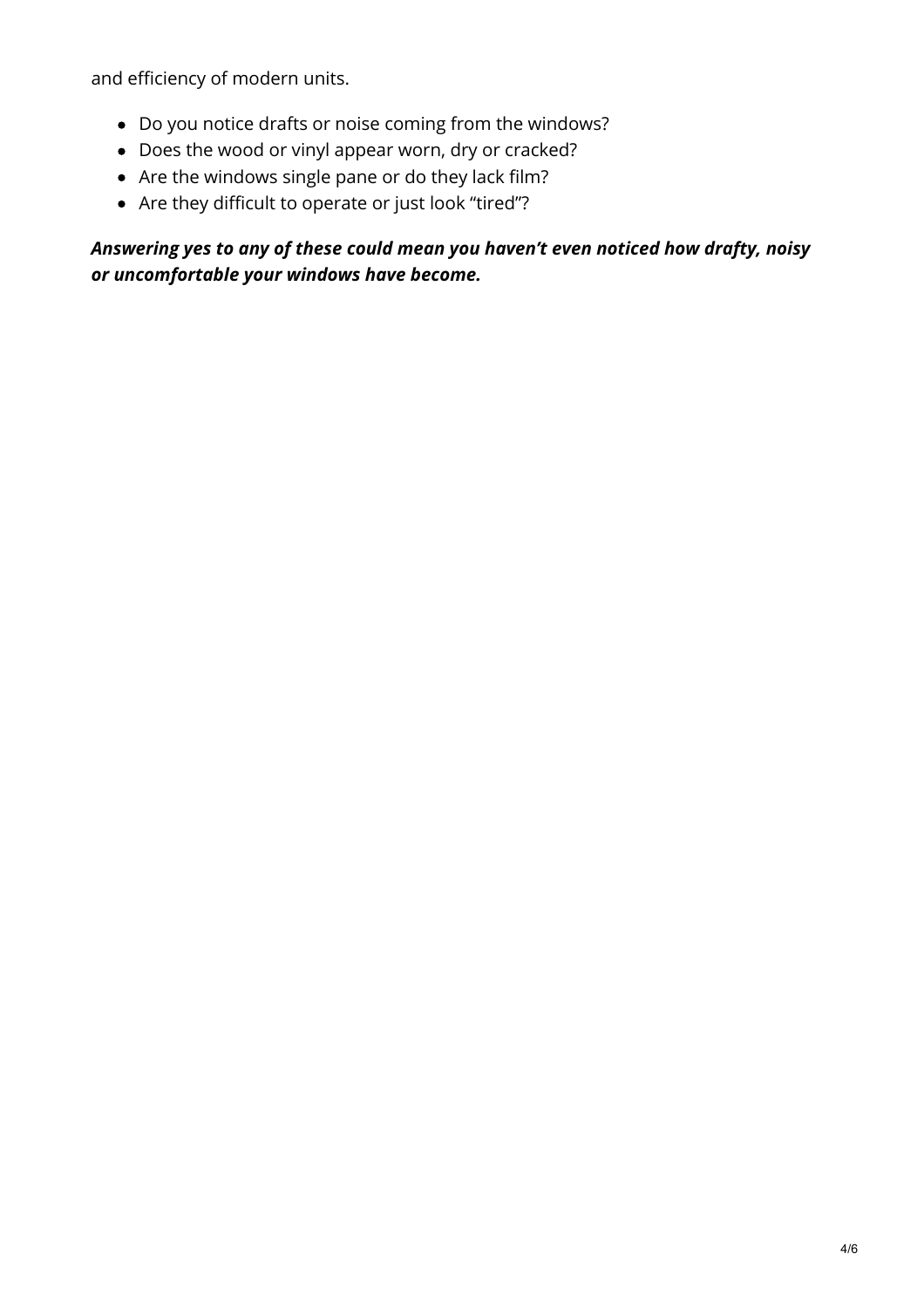# **5 Signs it's time to REPLACE YOUR WINDOWS**

# **VISIBLE DAMAGE:**

Windows are damaged, warped, or broken cannot function properly

# **FEELING DRAFTS:**

Drafty windows can increase energy bills 10% to 25%

# **SINGLE PANE WINDOWS:**

Do the worst job at keeping out the UV rays that enter through your windows and cause carpet, furniture and window treatments to fade in color.

# **OUTSIDE NOISE:**

If your house was built before 1970, the home likely has single paned windows which lack acoustic insulation.

# **AGED WINDOWS:**

Windows can last from 15 to 20 years.

AdvancedWindowsUSA.com | 801-505-9622

Vinyl Window Installation FAQ

What Is Window Flashing Installation?









**TOO TOO TOO TALE OF THE T**